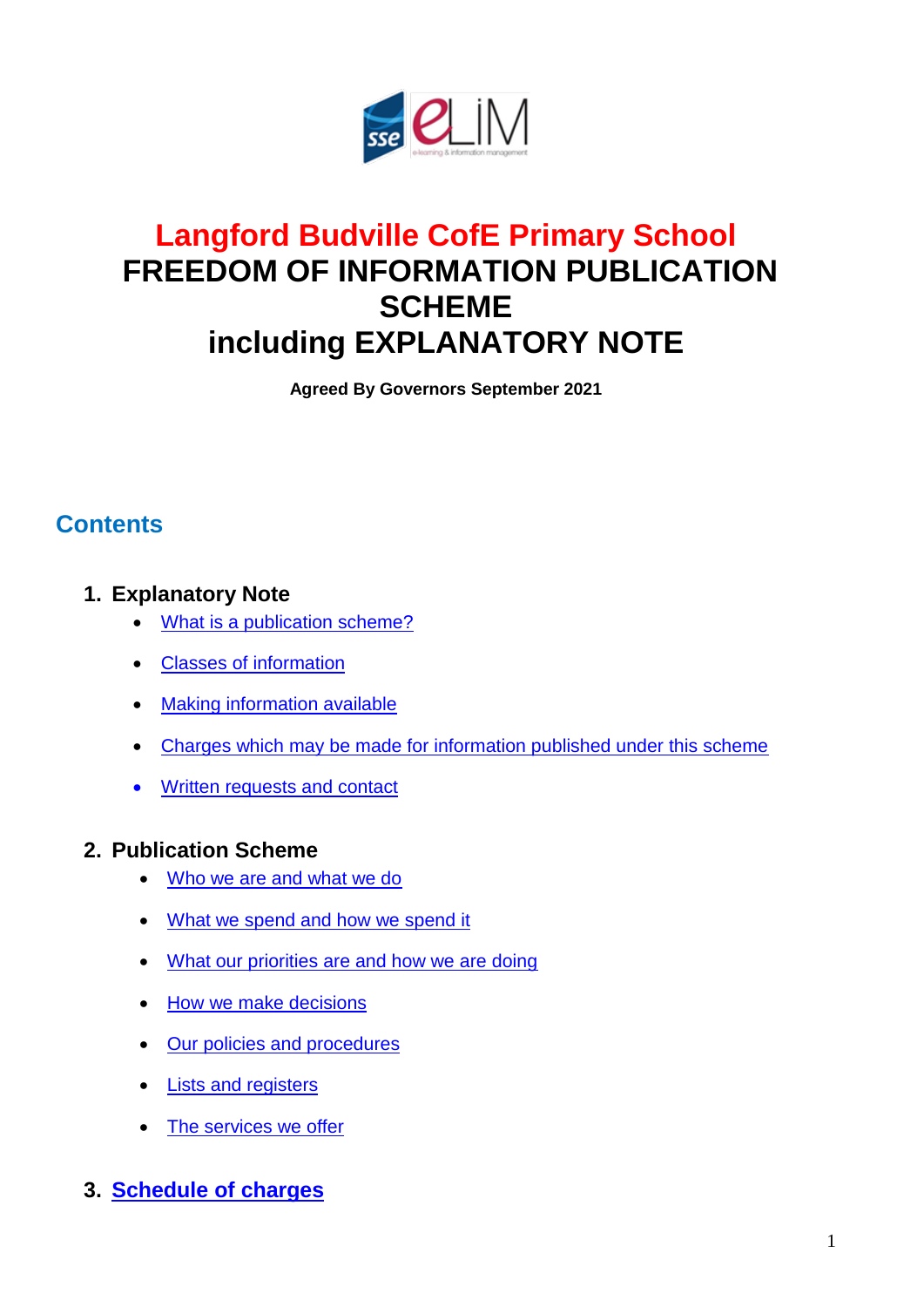## <span id="page-1-0"></span>**What is a Publication Scheme?**

The Freedom of Information Act (2000) (FOI) requires all Public Authorities (including Trusts, Academies and Schools) to produce a register of the types of information it will routinely make available to the public. Our publication scheme follows a template approved by the Information Commissioner's Office.

The scheme commits our School to:

- Proactively or routinely publish information which is held by us falling within the "Classes" below in line with this scheme.
- Specify the information
- Explain how it will be made available
- Review and update information on a regular basis
- Explain any fees to be charged for the information
- Make this scheme publicly available
- Publish information held by the School that has been requested (unless not appropriate to do so)
- Publish information in a digital form that is capable of being re-used (under FOI Section 19 and the [Re-use of Public Sector Information Regulations](http://www.legislation.gov.uk/uksi/2015/1415/contents/made) (2015))
- Make clear if any information is a relevant copyright work (under FOI Section 19(8)) and the School is the only owner

### <span id="page-1-1"></span>**Classes of information**

There are 7 classes of information we hold:

- Who we are and what we do.
- What we spend and how we spend it.
- What our priorities are and how we are doing.
- How we make decisions.
- Our policies and procedures.
- Lists and registers.
- The services we offer.

The classes of information will not generally include:

- Information the disclosure of which is prevented by law, or exempt under the Freedom of Information Act, or is otherwise properly considered to be protected from disclosure.
- Information in draft form.
- Information that is no longer readily available as it is contained in files that have been placed in archive storage or is difficult to access for similar reasons.

### <span id="page-1-2"></span>**Making information available**

We will aim to provide as much information as possible on our School website. Where it is impracticable to make information available on the website or when an individual does not wish to access the information by the website, we will indicate how information can be obtained by other means and provide it by those means.

In exceptional circumstances some information may be available only by viewing in person. Where this manner is specified, contact details will be provided. We will arrange an appointment to view the information within a reasonable timescale.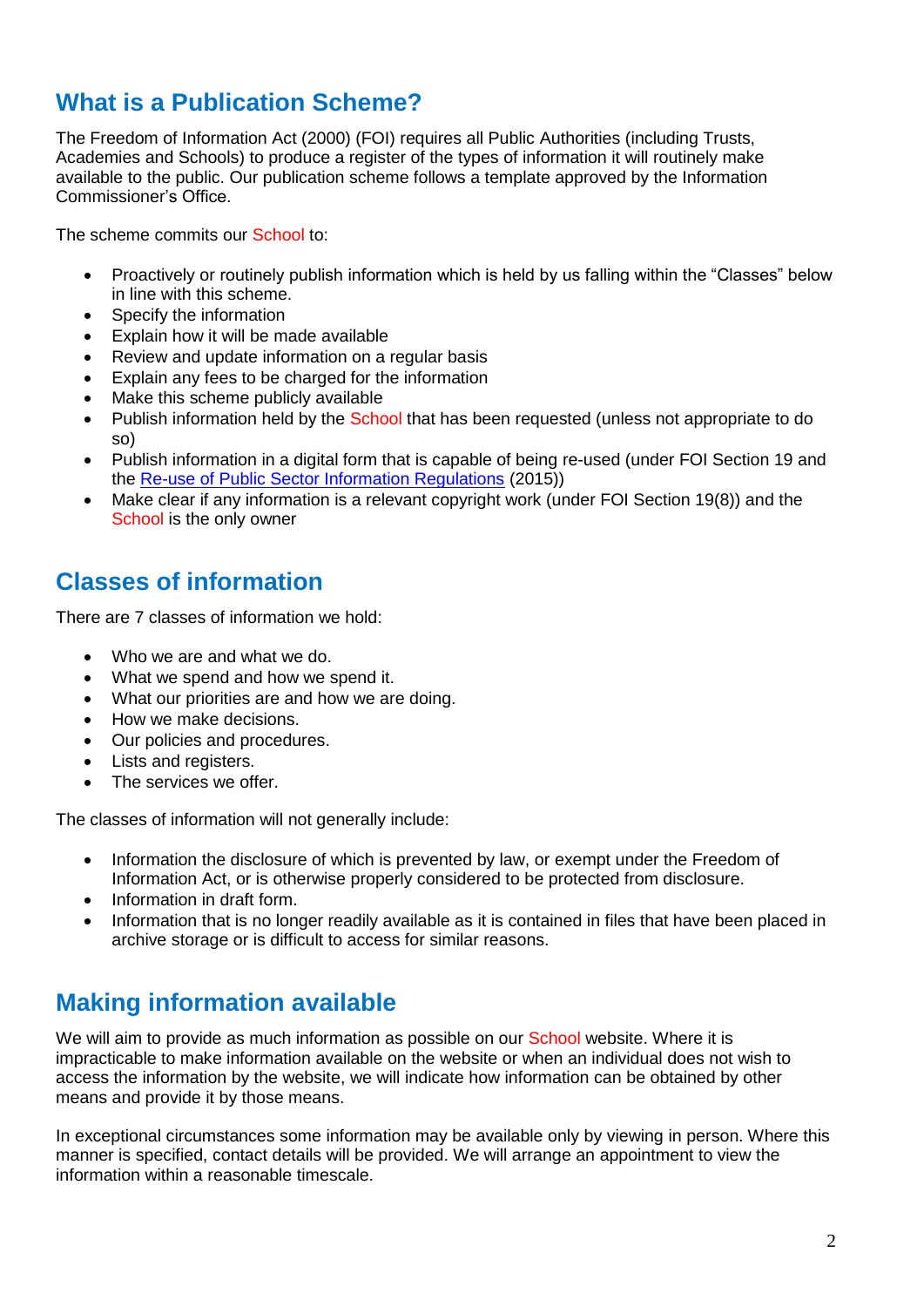Information will be provided in the language in which it is held or in such other language that is legally required. Where we are legally required to translate any information, we will do so.

Our obligations under disability and discrimination legislation and any other legislation to provide information in other forms and formats will be adhered to when providing information.

### <span id="page-2-0"></span>**Charges which may be made for information published under this scheme**

The purpose of this scheme is to make the greatest amount of information readily available at minimum inconvenience and cost to the public. Charges made by the School for routinely published material will be justified and transparent and kept to a minimum.

Material which is published and accessed on a website will be provided free of charge.

Charges may be made for information subject to a charging regime specified by law.

Charges may be made to cover our costs such as:

- photocopying
- postage and packaging
- the costs directly incurred as a result of viewing information

Charges may also be made for making datasets (or parts of datasets) that are relevant copyright works available for re-use. These charges will be in accordance with the terms of the [Re-use of Public Sector](http://www.legislation.gov.uk/uksi/2015/1415/contents/made)  [Information Regulations](http://www.legislation.gov.uk/uksi/2015/1415/contents/made) (2015), where they apply, or with regulations made under FOI Section 11B, or with other statutory powers of the school.

If a charge is to be made, confirmation of the payment due will be given before the information is provided. Payment may be requested prior to provision of the information. See Section 3 for our Schedule of Charges.

#### <span id="page-2-1"></span>**Written requests and contact**

Information held by the School that is not published under this scheme can be requested in writing, when its provision will be considered in accordance with the provisions of the Freedom of Information Act.

If you have a request for information, please contact the School at [langfordbudville@educ.somerset.gov.uk](mailto:langfordbudville@educ.somerset.gov.uk) or our Data Protection Officer [dposchools@somerset.gov.uk](mailto:dposchools@somerset.gov.uk)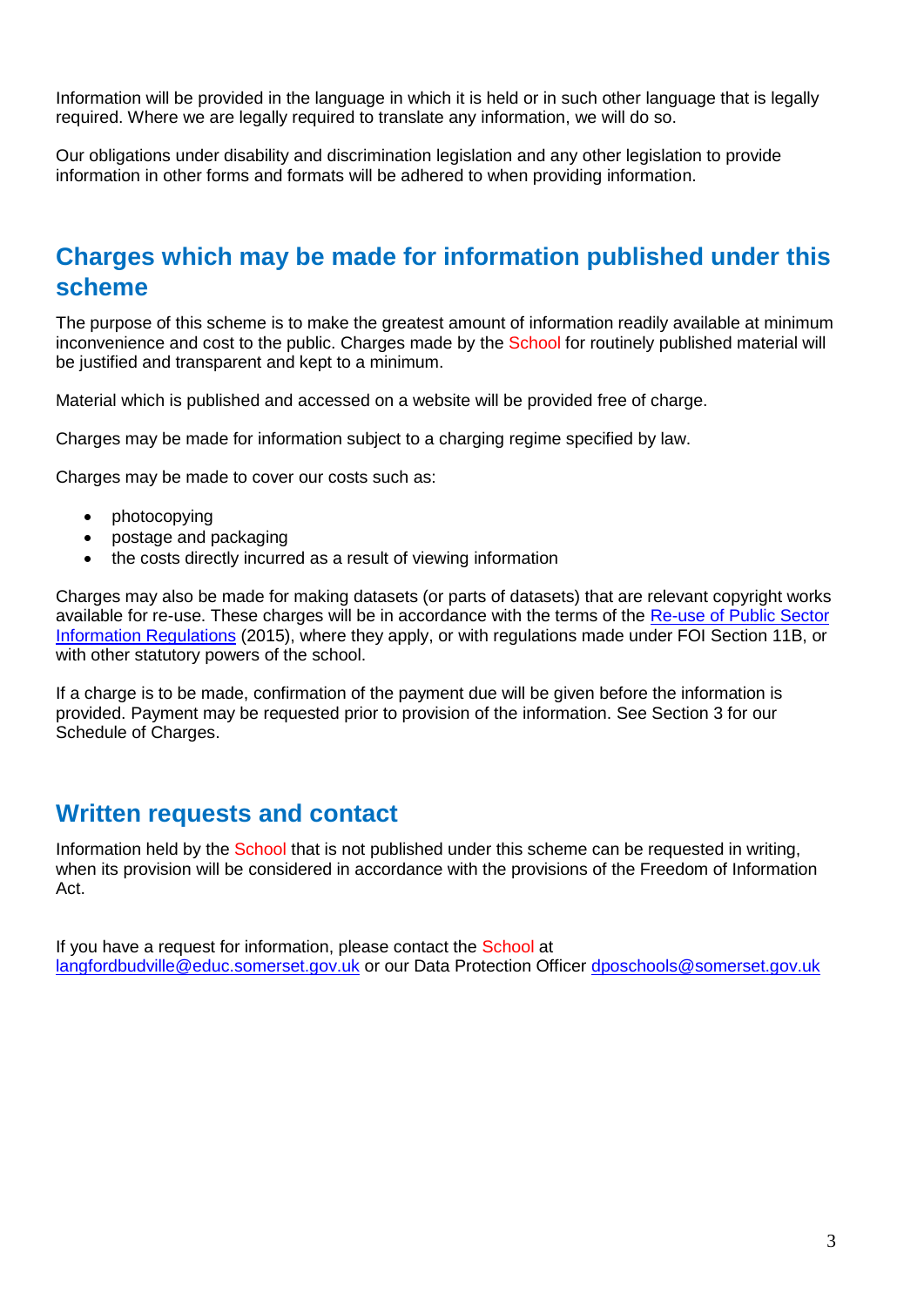## **Who we are and what we do**

(Organisational information, structures, locations and contacts)

NB: This will be current information only

<span id="page-3-1"></span><span id="page-3-0"></span>

| Information to be published                                                                                                                    | How the information can be obtained                                                                             | <b>Cost</b>                                                    |
|------------------------------------------------------------------------------------------------------------------------------------------------|-----------------------------------------------------------------------------------------------------------------|----------------------------------------------------------------|
| Who's who on the governing board of governors and the basis of<br>their appointment                                                            | <b>School Website</b>                                                                                           | <b>Information</b><br>freely available<br>on school<br>website |
| Instrument of Government/Articles of Association                                                                                               | Contact the school office or enquire via the school<br>email address -<br>langfordbudville@educ.somerset.gov.uk | Price on<br>application<br>(POA)                               |
| Contact details for the key personnel including Head teacher and for<br>the governing body, via the School (named contacts where<br>possible). | <b>School Website</b>                                                                                           | <b>Information</b><br>freely available<br>on website           |
| School prospectus                                                                                                                              | <b>School Website</b>                                                                                           | <b>Information</b><br>freely available<br>on website           |
| <b>Annual Report</b>                                                                                                                           | <b>School Website</b>                                                                                           | <b>Information</b><br>freely available<br>on website           |
| <b>Staffing structure</b>                                                                                                                      | <b>School Website</b>                                                                                           | Information<br>freely available<br>on website                  |
| School session times and term dates                                                                                                            | <b>School Website</b>                                                                                           | <b>Information</b><br>freely available<br>on website           |
| Address of School and contact details, including email address.                                                                                | <b>School Website</b>                                                                                           | <b>Information</b><br>freely available<br>on website           |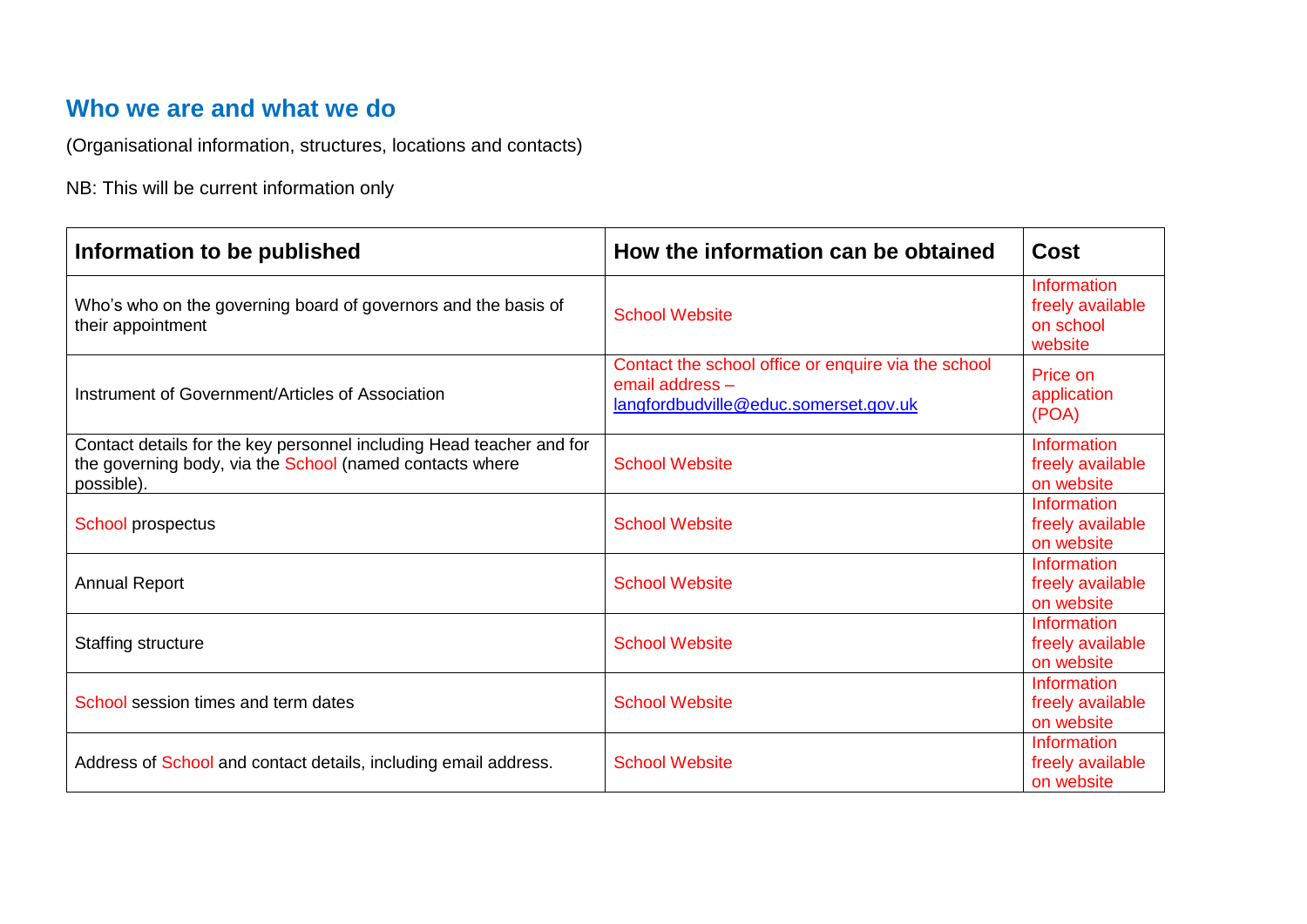## **What we spend and how we spend it**

(Financial information relating to projected and actual income and expenditure, procurement, contracts and financial audit)

NB: Current and previous financial year as a minimum

<span id="page-4-0"></span>

| Information to be published                                                                                                                                                                                                                             | How the information can be obtained                                  | Cost       |
|---------------------------------------------------------------------------------------------------------------------------------------------------------------------------------------------------------------------------------------------------------|----------------------------------------------------------------------|------------|
| Annual budget plan and financial statements                                                                                                                                                                                                             | Contact the school office or enquire via the school<br>email address | <b>POA</b> |
| Capital funding                                                                                                                                                                                                                                         | Contact the school office or enquire via the school<br>email address | <b>POA</b> |
| Financial audit reports                                                                                                                                                                                                                                 | Contact the school office or enquire via the school<br>email address | <b>POA</b> |
| Details of expenditure items over £2000 - published at least annually<br>but at a more frequent quarterly or six-monthly interval where<br>practical.                                                                                                   | Contact the school office or enquire via the school<br>email address | <b>POA</b> |
| Procurement and contracts the School has entered into, or<br>information relating to a link to information held by an organisation<br>which has done so on its behalf (for example, a local authority or<br>diocese).                                   | Contact the school office or enquire via the school<br>email address | <b>POA</b> |
| Pay policy                                                                                                                                                                                                                                              | Contact the school office or enquire via the school<br>email address | <b>POA</b> |
| Staff allowances and expenses that can be incurred or claimed, with<br>totals paid to individual senior staff members (Senior Leadership<br>Team or equivalent, whose basic actual salary is at least £60,000<br>per annum) by reference to categories. | Contact the school office or enquire via the school<br>email address | <b>POA</b> |
| Staffing, pay and grading structure. As a minimum the pay<br>information should include salaries for senior staff (Senior<br>Leadership Team or equivalent as above) in bands of £10,000; for<br>more junior posts, by salary range.                    | Contact the school office or enquire via the school<br>email address | <b>POA</b> |
| Governors' allowances that can be incurred or claimed and a record<br>of total payments made to individual governors.                                                                                                                                   | Contact the school office or enquire via the school<br>email address | <b>POA</b> |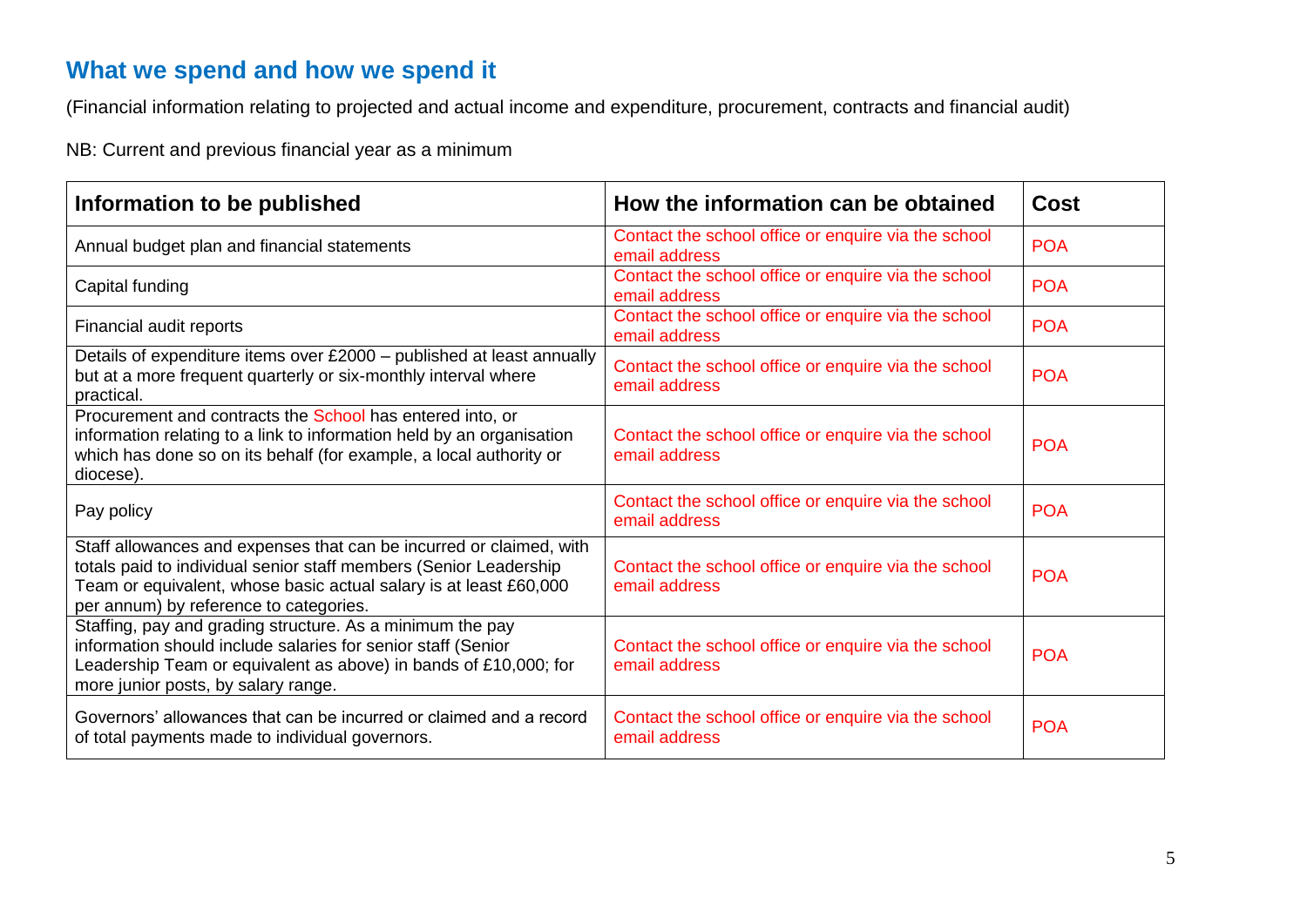## **What our priorities are and how we are doing**

(Strategies and plans, performance indicators, audits, inspections and reviews)

NB: This will be current information only

<span id="page-5-0"></span>

| Information to be published                                                                                                                                                                                                               | How the information can be obtained                                       | <b>Cost</b>                                          |
|-------------------------------------------------------------------------------------------------------------------------------------------------------------------------------------------------------------------------------------------|---------------------------------------------------------------------------|------------------------------------------------------|
| School profile and in all cases:<br>Performance data supplied by the government, or a direct link<br>$\bullet$<br>to the data<br>The latest Ofsted<br>$\bullet$<br>- Summary<br>- Full report<br>Post-inspection action plan<br>$\bullet$ | <b>School Website</b><br>https://reports.ofsted.gov.uk/provider/21/123796 | Information<br>freely available<br>on website        |
| Performance management policy and procedures adopted by the<br>governing body.                                                                                                                                                            | Contact the school office or enquire via the school<br>email address      | <b>POA</b>                                           |
| The School's future plans; for example, proposals for and any<br>consultation on the future of the School such as a change in status                                                                                                      | Contact the school office or enquire via the school<br>email address      | <b>POA</b>                                           |
| Safeguarding and child protection policies                                                                                                                                                                                                | <b>School Website</b>                                                     | <b>Information</b><br>freely available<br>on website |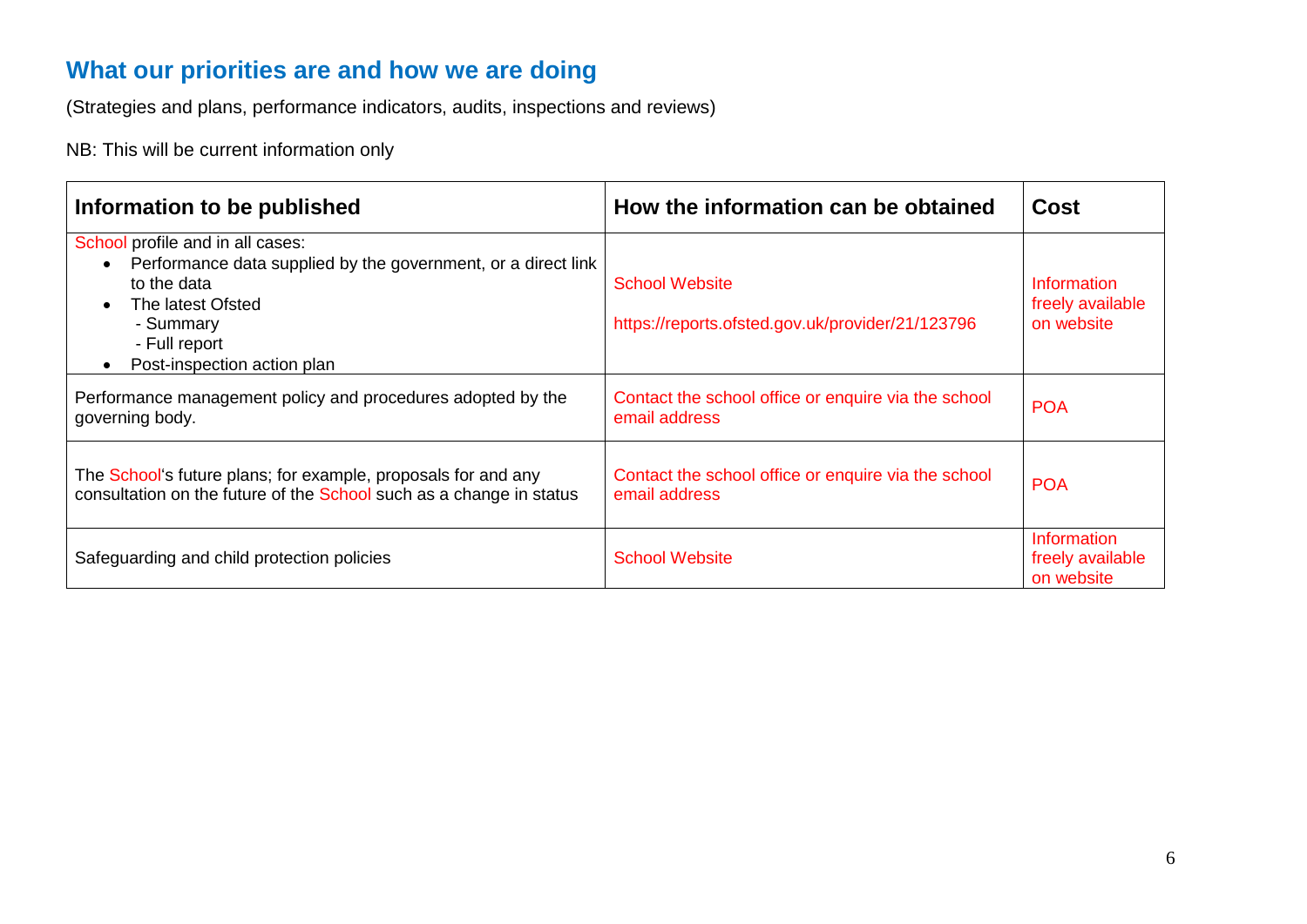## **How we make decisions**

NB: Current and previous three years as a minimum

<span id="page-6-0"></span>

| Information to be published                                                                                                                                              | How the information can be<br>obtained                               | <b>Cost</b>                                   |
|--------------------------------------------------------------------------------------------------------------------------------------------------------------------------|----------------------------------------------------------------------|-----------------------------------------------|
| Admissions policy/decisions (not individual admission decisions) - where<br>applicable                                                                                   | <b>School Website</b>                                                | Information<br>freely available<br>on website |
| Agendas and minutes of meetings of the governing body and its<br>committees. (NB this will exclude information that is properly regarded as<br>private to the meetings). | Contact the school office or enquire via the<br>school email address | <b>POA</b>                                    |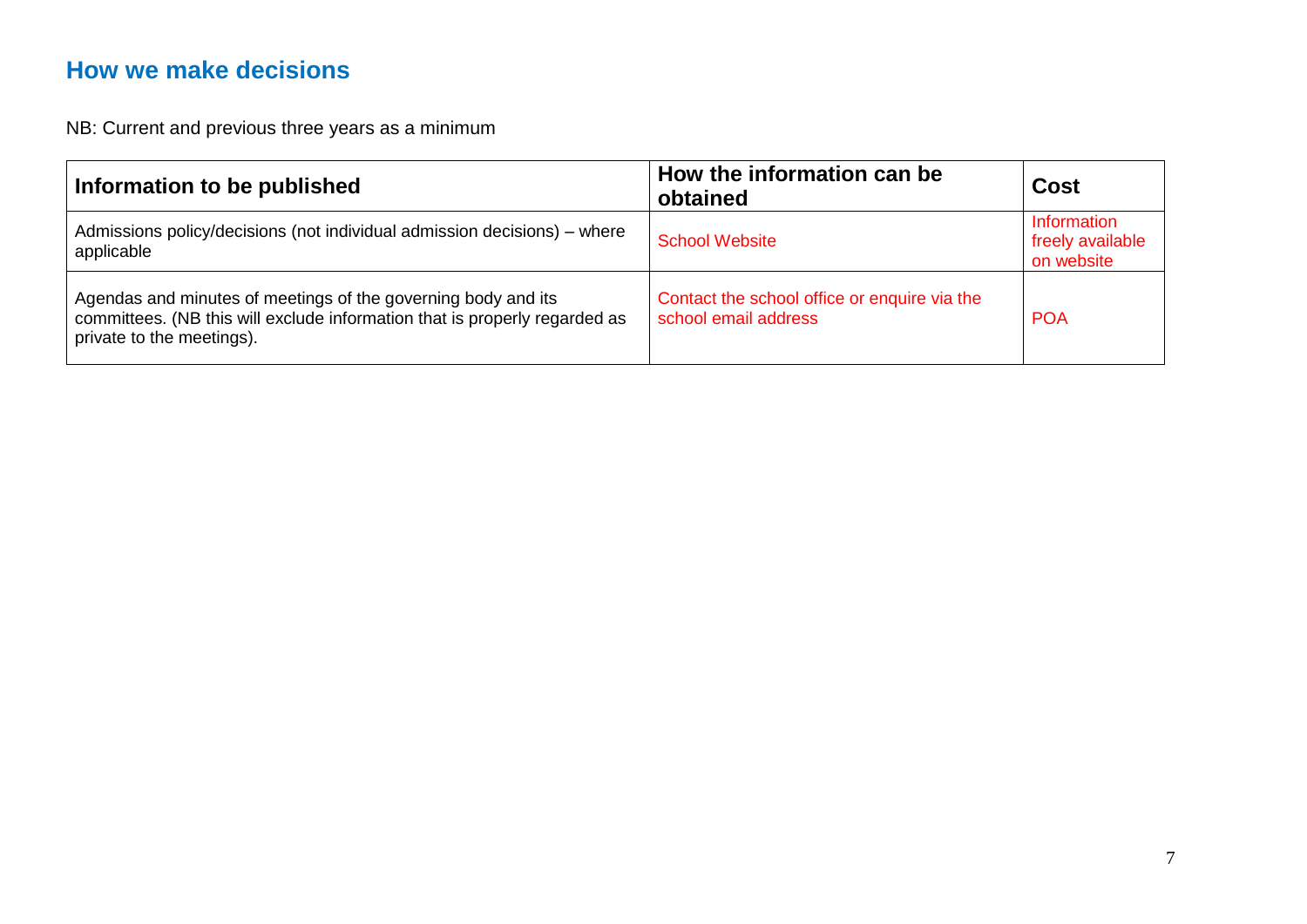# **Our policies and procedures**

NB: This will be current information only

<span id="page-7-0"></span>

| Information to be published                                                                                                                                                                                                                                                                                          | How the information can be<br>obtained                               | Cost                                                 |
|----------------------------------------------------------------------------------------------------------------------------------------------------------------------------------------------------------------------------------------------------------------------------------------------------------------------|----------------------------------------------------------------------|------------------------------------------------------|
| Policies and other documents                                                                                                                                                                                                                                                                                         | <b>School Website</b>                                                | <b>Information</b><br>freely available<br>on website |
| Records management and personal data policies, including:<br>Information security policies<br>Records retention, destruction and archive policies<br>Data protection (including information sharing policies)                                                                                                        | <b>School Website</b>                                                | Information<br>freely available<br>on website        |
| Equality and diversity policies                                                                                                                                                                                                                                                                                      | <b>School Website</b>                                                | <b>Information</b><br>freely available<br>on website |
| Policies and procedures for the recruitment of staff                                                                                                                                                                                                                                                                 | Contact the school office or enquire via the<br>school email address | <b>POA</b>                                           |
| Charging regimes and policies.<br>This should include details of any statutory charging regimes. Charging<br>policies should include charges made for information routinely published.<br>They should clearly state what costs are to be recovered, the basis on<br>which they are made and how they are calculated. | <b>School Website</b>                                                | <b>Information</b><br>freely available<br>on website |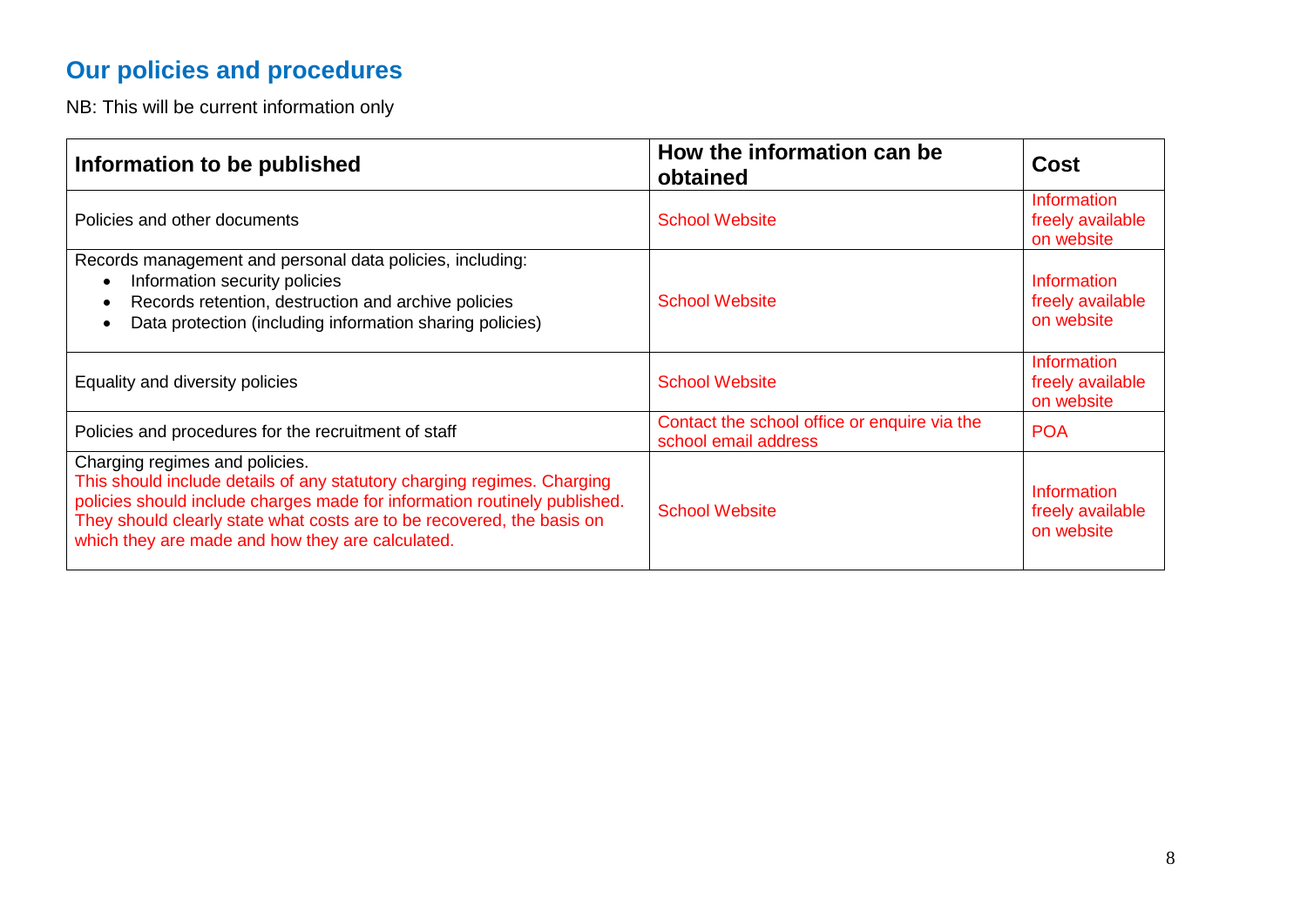# **Lists and Registers**

NB: Currently maintained lists and registers only (this does not include the attendance register).

<span id="page-8-0"></span>

| Information to be published                                                                         | How the information can be<br>obtained                               | <b>Cost</b>                                   |
|-----------------------------------------------------------------------------------------------------|----------------------------------------------------------------------|-----------------------------------------------|
| Curriculum circulars and statutory instruments                                                      | <b>School Website</b>                                                | Information<br>freely available<br>on website |
| Disclosure logs                                                                                     | Contact the school office or enquire via the<br>school email address | <b>POA</b>                                    |
| Asset register                                                                                      | Contact the school office or enquire via the<br>school email address | <b>POA</b>                                    |
| Any information the School is currently legally required to hold in publicly<br>available registers | Contact the school office or enquire via the<br>school email address | <b>POA</b>                                    |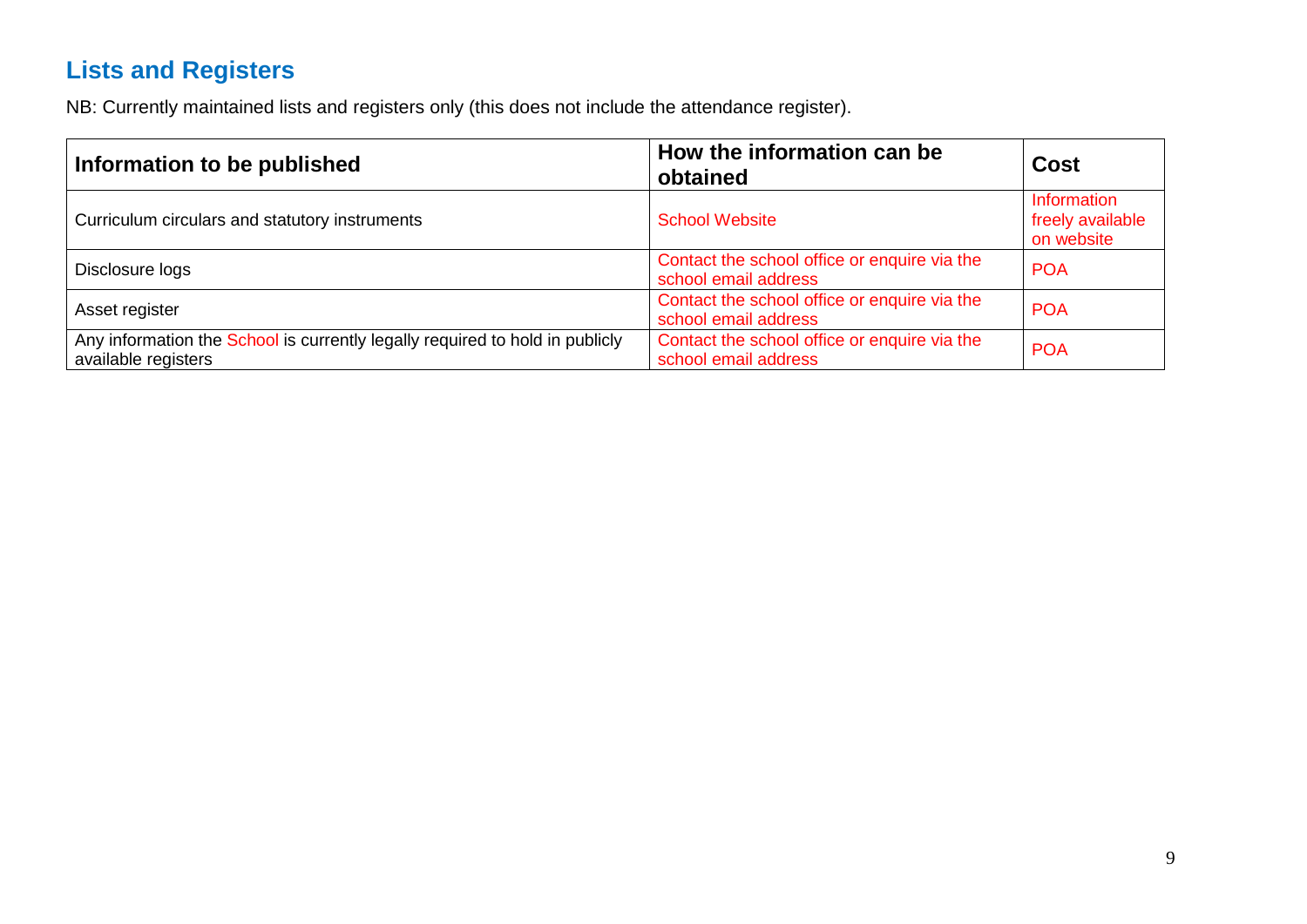## **The services we offer**

Information about the services we offer, including leaflets, guidance and newsletters produced for the public and businesses NB: This will be current information only

<span id="page-9-0"></span>

| Information to be published                                                             | How the information can be<br>obtained | <b>Cost</b>                                          |
|-----------------------------------------------------------------------------------------|----------------------------------------|------------------------------------------------------|
| Extra-curricular activities                                                             | <b>School Website</b>                  | Information<br>freely available<br>on website        |
| Out of school clubs                                                                     | <b>School Website</b>                  | Information<br>freely available<br>on website        |
| Services for which the School is entitled to recover a fee, together with<br>those fees | <b>School Website</b>                  | Information<br>freely available<br>on website        |
| School publications, leaflets, books and newsletters                                    | <b>School Website</b>                  | <b>Information</b><br>freely available<br>on website |
| Services for which the School is entitled to recover a fee, together with<br>those fees | <b>School Website</b>                  | <b>Information</b><br>freely available<br>on website |